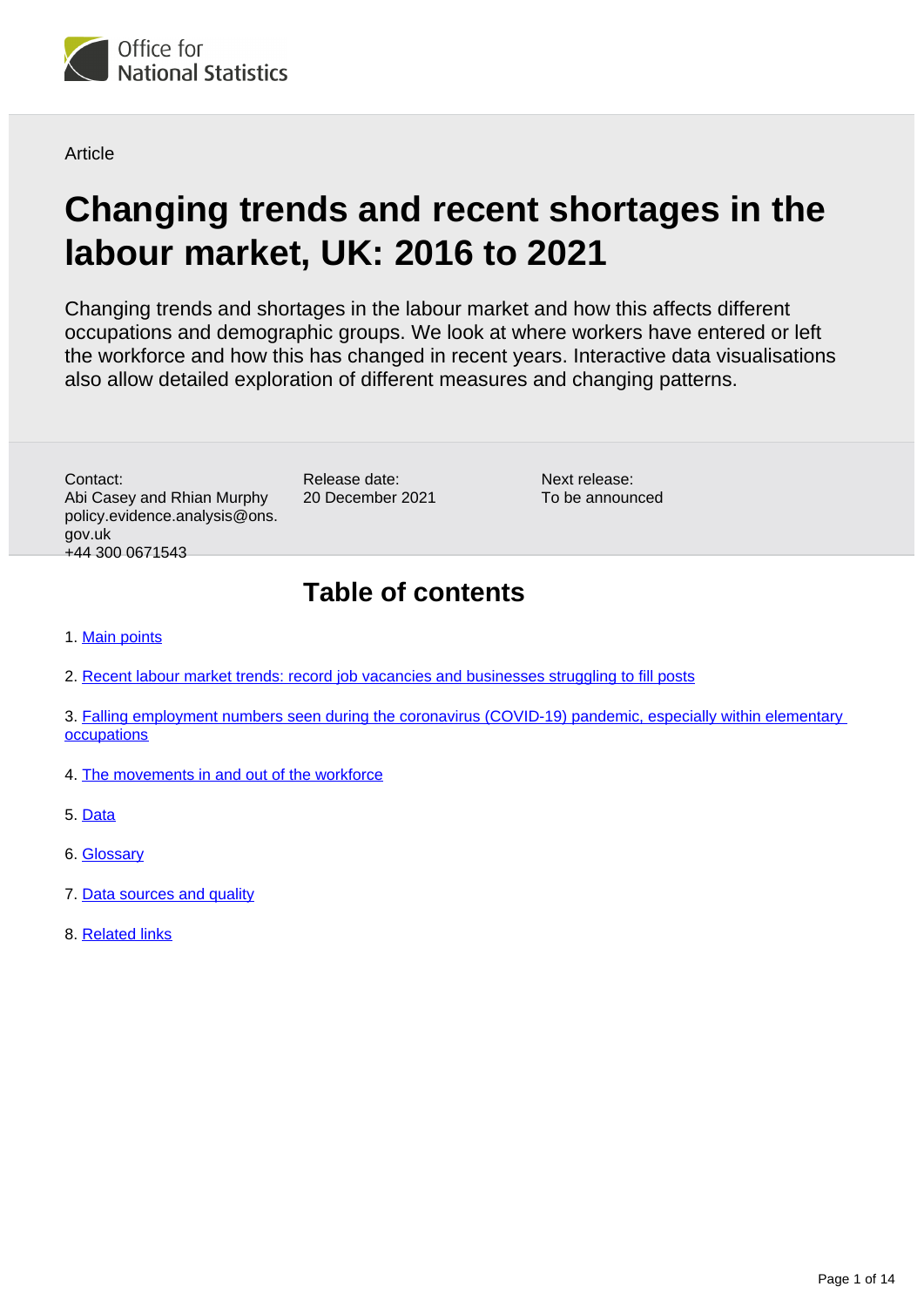# <span id="page-1-0"></span>**1 . Main points**

- With a record 1.2 million job vacancies in the three months to November 2021, more than half of businesses who reported a worker shortage stated they were unable to meet demands.
- Employment fell by 466,000 (1.4%) in the year ending September 2021, largely driven by younger workers (the number of workers aged 16 to 24 years fell by 201,000) and elementary occupations; employment had previously been rising by 0.9% on average in the four years prior.
- The average age of those in employment has increased, with the number of younger workers (aged 16 to 34 years) falling by 2.5%, compared with the number of those aged 50 years and over falling 0.8% in the year ending September 2021.
- In Quarter 2 (Apr to June) 2021, the majority (89.5%) of workers with a job a year ago remained in the same occupation major group, while 5.6% moved occupation, 1.5% became unemployed and 3.2% became economically inactive; this was broadly the same across the years from 2016.
- Younger workers (aged under 35 years) were more transient in the workforce, with a high number moving from a job or business and into unemployment in Quarter 2 2020 at the start of the coronavirus (COVID-19) pandemic.
- Inactivity for workers aged 55 years and over increased in the early stages of the pandemic (Quarter 2) 2020), and while movements to inactivity were lower in the same quarter in 2021, it remained higher than in 2019 before the pandemic.
- The movement of workers into redundancy (including voluntary redundancies) in Quarter 2 2021 nearly doubled for those aged 55 years and over, compared with the previous year; early retirement also saw an increase during this period.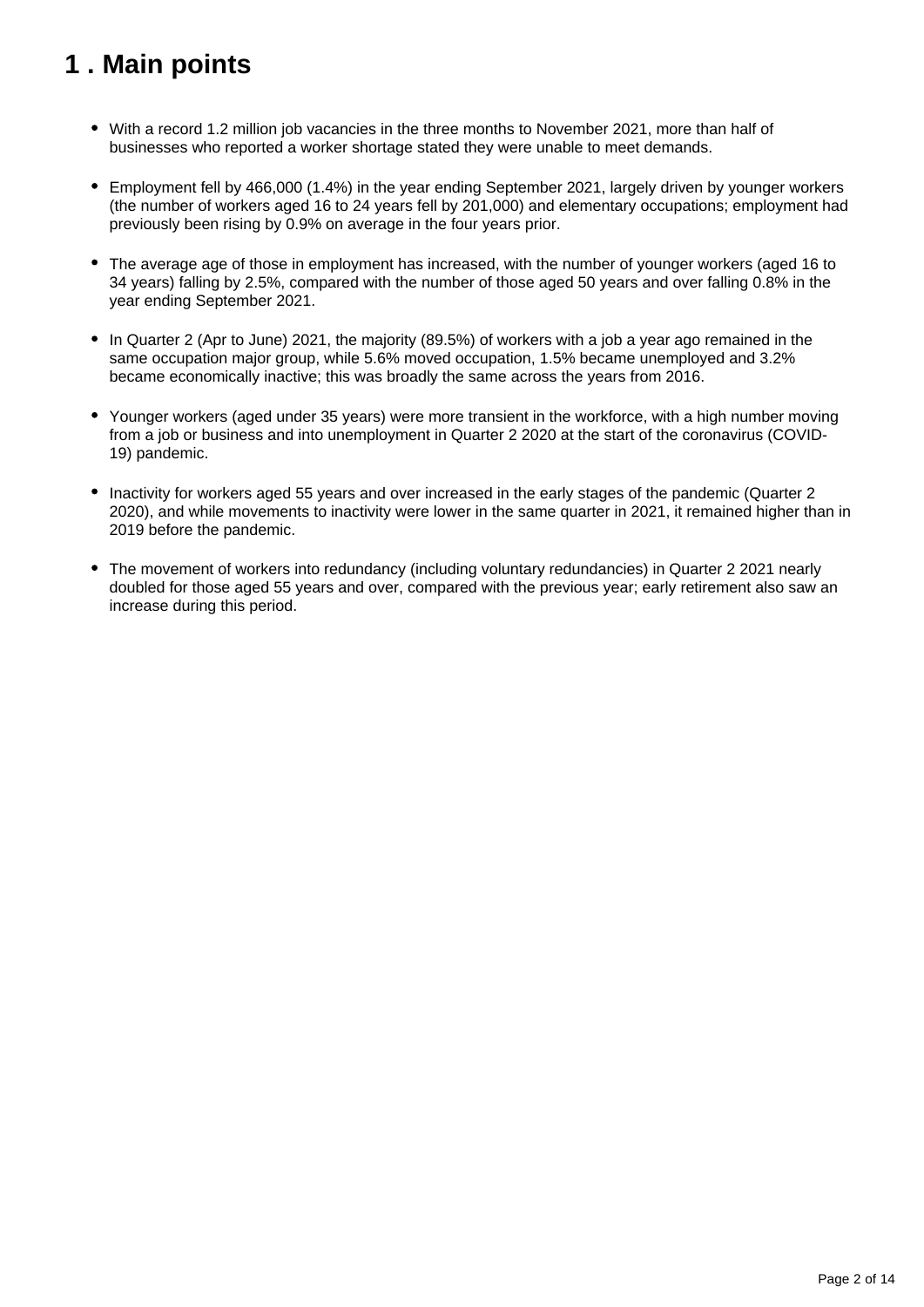# <span id="page-2-0"></span>**2 . Recent labour market trends: record job vacancies and businesses struggling to fill posts**

The labour market has been affected by the coronavirus (COVID-19) pandemic, with restrictions affecting some businesses' ability to trade, and the introduction of support schemes such as Coronavirus Job Retention Scheme (CJRS). The pandemic has also affected how people work, accelerating new ways of working such as home and hybrid working.

This article looks at changing trends and shortages in the labour market and how different occupations and demographic groups have been affected. We look at where workers have entered or left the labour market and how this has changed in recent years.

The [most recent labour market data](https://www.ons.gov.uk/releases/uklabourmarketdecember2021) show that the number of vacancies increased sharply to a record 1.2 million in the three months to November 2021, having reached a record low of 340,000 in the three months to June 2020. Unemployment also continues to decline, falling to 1.4 million (4.2%) in the three months to October 2021. While unemployment is still above levels prior to the pandemic, it is now below the average level in the five years before the beginning of the pandemic (1.5 million).

Increasing vacancies and falling unemployment could indicate a tightening of the labour market, as there are fewer people to fill vacancies, potentially contributing to challenges in filling vacancies. Figure 1 shows that the number of unemployed persons per vacancy fell to 1.2 in the three months to October 2021, the lowest on record. The fall from 4.1 unemployed persons per vacancy in the three months to June 2020, the highest point during the pandemic, has largely been driven by the increasing number of vacancies.

### **Figure 1: The number of unemployed persons per vacancy has fallen sharply since the three months to June 2020**

**Number of unemployed persons per vacancy, UK, December 2006 to February 2007, to August to October 2021**

### Figure 1: The number of unemployed persons per vacancy has fallen sharply since the three months to June 2020

Number of unemployed persons per vacancy, UK, December 2006 to February 2007, to August to October 2021



**Source: Office for National Statistics – Vacancy Survey and Labour Force Survey (LFS)**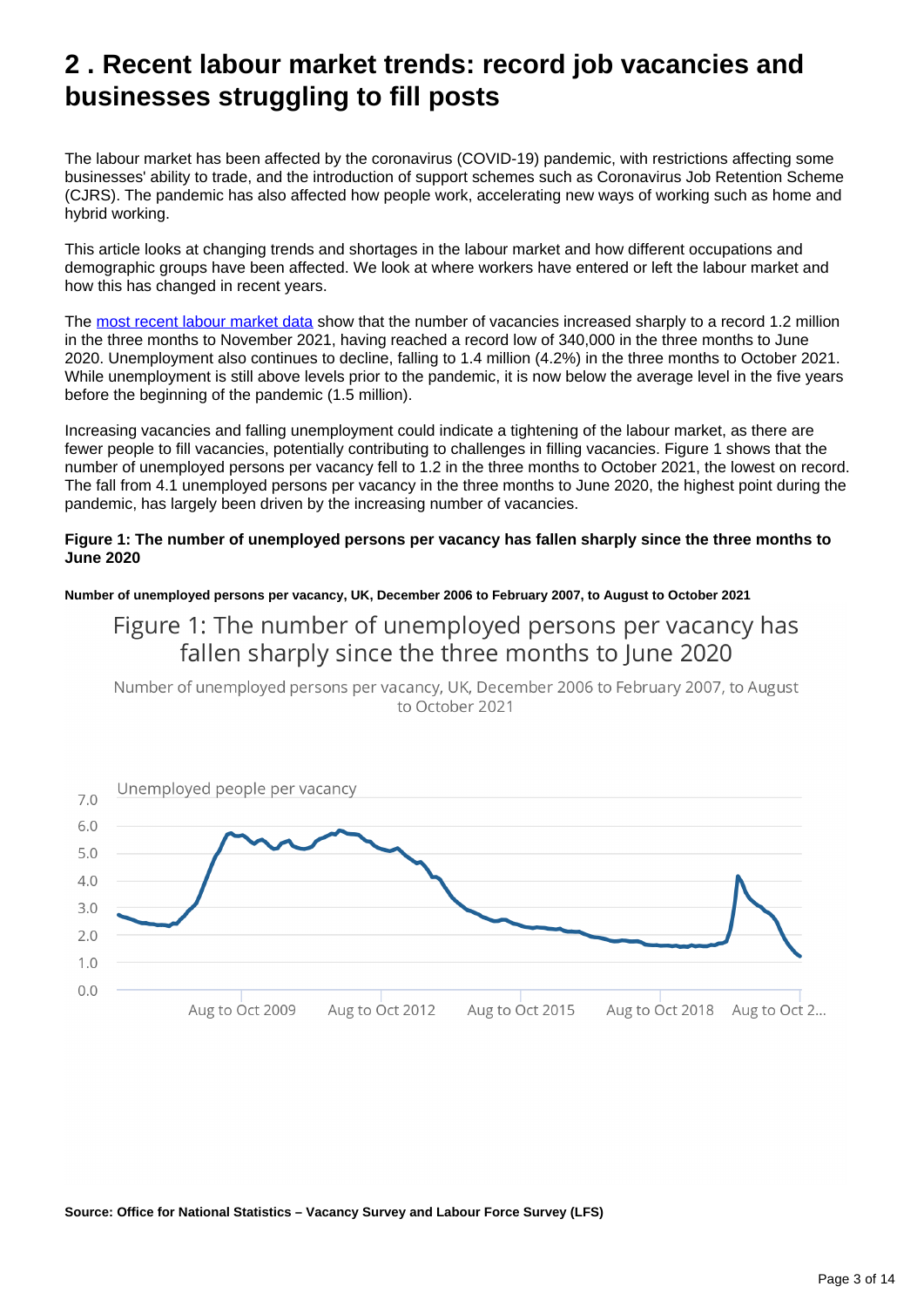Businesses, particularly those with 10 or more employees, are reporting difficulties filling vacancies and a shortage of workers. Recent data from the [Business Insights and Conditions Survey \(BICS](https://www.ons.gov.uk/economy/economicoutputandproductivity/output/datasets/businessinsightsandimpactontheukeconomy)), show that over a third of businesses with 10 or more employees experienced a shortage of workers in late November 2021. The most common reasons for businesses of all sizes finding vacancies more difficult to fill were a low number of applications and a lack of qualified applicants. Over half of businesses reporting a shortage of workers said they were unable to meet demands, while over 60% of businesses with 10 or more employees said their employees were working longer hours (Figure 2).

### **Figure 2: Over 50% of businesses with a shortage of workers said they were unable to meet demands**

**Impact of worker shortages, percentage of businesses not permanently stopped trading and are experiencing worker shortages, broken down by employment size band, weighted by count, UK, 15 to 28 November 2021**

### Figure 2: Over 50% of businesses with a shortage of workers said they were unable to meet demands

Impact of worker shortages, percentage of businesses not permanently stopped trading and are experiencing worker shortages, broken down by employment size band, weighted by count, UK, 15 to 28 November 2021



#### **Source: Office for National Statistics – Business Insights and Conditions Survey (BICS)**

### **Notes:**

- 1. Final weighted results, Wave 44 of Business Insights and Conditions Survey.
- 2. Caution should be taken when interpreting these results. Because of the specific routing of this question, only a small number of businesses responded.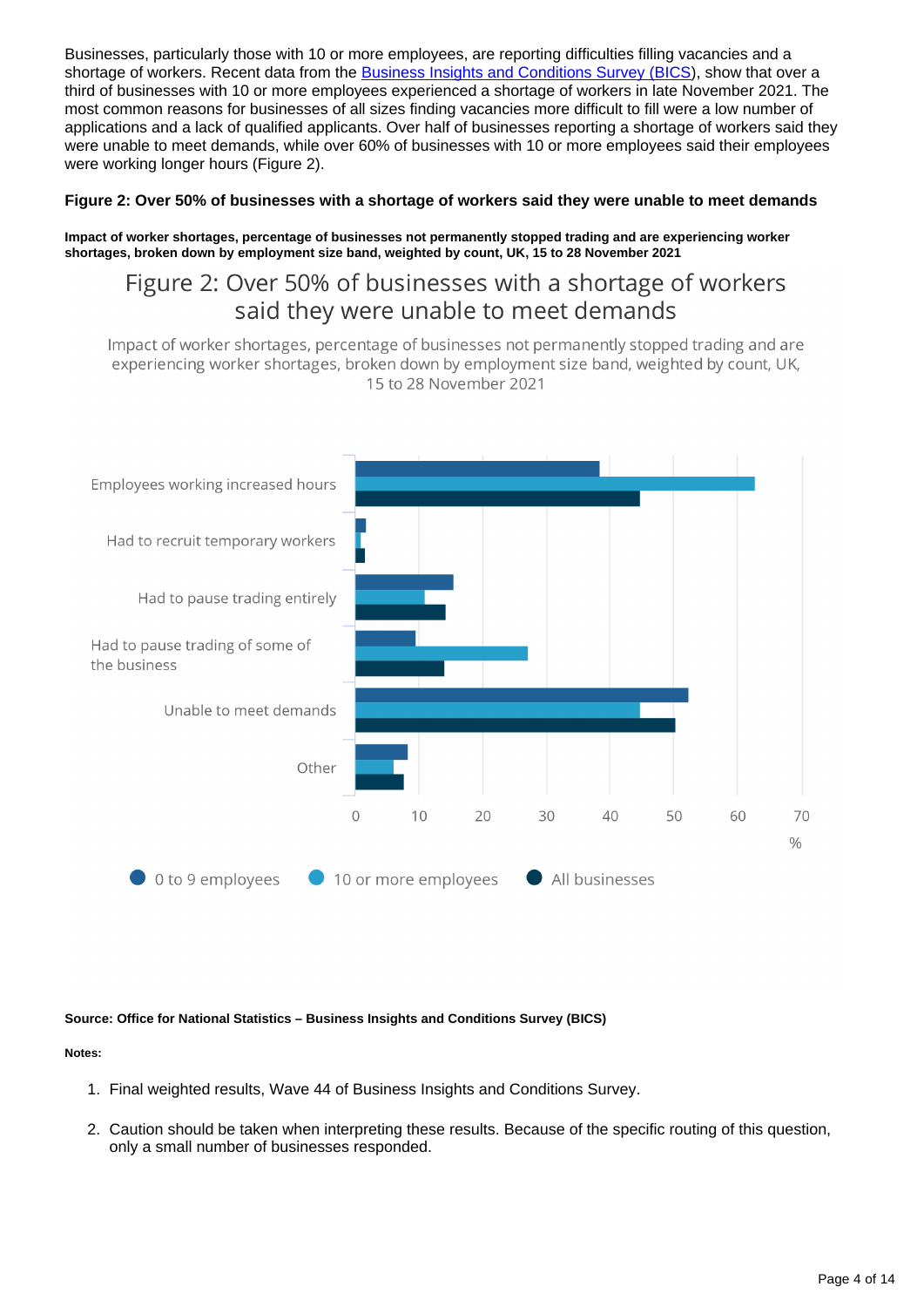# <span id="page-4-0"></span>**3 . Falling employment numbers seen during the coronavirus (COVID-19) pandemic, especially within elementary occupations**

In the year ending September 2021, employee numbers fell by 466,000 (1.4%). This was largely caused by a 201,000 (5.5%) fall in employment among those aged 16 to 24 years (Figure 3). In contrast, in the previous four years, employment numbers rose by 0.9% a year on average.

### **Figure 3: Fall in employment numbers during the pandemic period largely driven by a fall in younger workers**

**Total number of employees split by age, nationality and region, UK, year ending September 2016 to year ending September 2021**

### **Download the data**

#### [.xlsx](https://www.ons.gov.uk/visualisations/dvc1670/areadropdown/datadownload.xlsx)

Challenges in the labour market have not affected all occupations equally. Occupations such as [HGV drivers](https://www.ons.gov.uk/employmentandlabourmarket/peopleinwork/employmentandemployeetypes/articles/fallinhgvdriverslargestamongmiddleagedworkers/2021-10-19) saw a fall in employees, causing wider impacts on supply chains.

While the overall level of employment rose by 2.0% between the year ending September 2016 and year ending September 2021, many lower-paid and lower-skilled occupations saw falls in employment during this time. This trend is evident in several elementary occupations such as "elementary cleaning occupations" and "elementary sales occupations", where employment fell by 36.0% and 33.5% respectively, with "elementary cleaning occupations" seeing the largest absolute fall of 265,000.

In comparison, many higher-paid and higher-skilled occupations saw an increase in employment between the year ending September 2016 and year ending September 2021. Employment in "IT and telecommunications professionals" and "business, research and administrative professionals" increased 42.1% and 30.1% respectively. "IT and telecommunications professionals" saw the largest absolute increase of 407,000. Figure 4 provides further data on how these and other occupations have changed for key metrics on employment.

### **Figure 4: Employment trends have not been felt equally across occupations with many elementary professions seeing the largest falls**

**Occupation breakdown of employment, average hours, median hourly pay and proportion of employees aged 55 years and over and aged under 35 years, UK, year ending September 2021 compared with year ending September 2016**

### **Notes:**

1. Occupation data based on three-digit Standard Occupation Classification (SOC).

#### **Download the data**

#### [.xlsx](https://www.ons.gov.uk/visualisations/dvc1670/beeswarm/datadownload.xlsx)

The age composition of those in employment has changed in the five years leading to September 2021. The number of those aged under 35 years in employment fell 1.1% over this period, with the pandemic period (year ending September 2020 and September 2021) seeing the largest fall of 2.5%. The number of those aged 50 years and over in employment rose 8.2% in the five years leading to September 2021. This increased annually between the year ending September 2016 and year ending September 2020, before falling 0.8% during the pandemic period (year ending September 2020 and September 2021). This was likely affected by the increase in older workers becoming economically inactive (Figure 9). The data are available in Table 7 of the [accompanying](https://www.ons.gov.uk/employmentandlabourmarket/peopleinwork/employmentandemployeetypes/datasets/changingtrendsandrecentshortagesinthelabourmarketuk)  [dataset.](https://www.ons.gov.uk/employmentandlabourmarket/peopleinwork/employmentandemployeetypes/datasets/changingtrendsandrecentshortagesinthelabourmarketuk)

The occupations which saw the largest increase in average age, when comparing year ending September 2016 with year ending September 2021, are: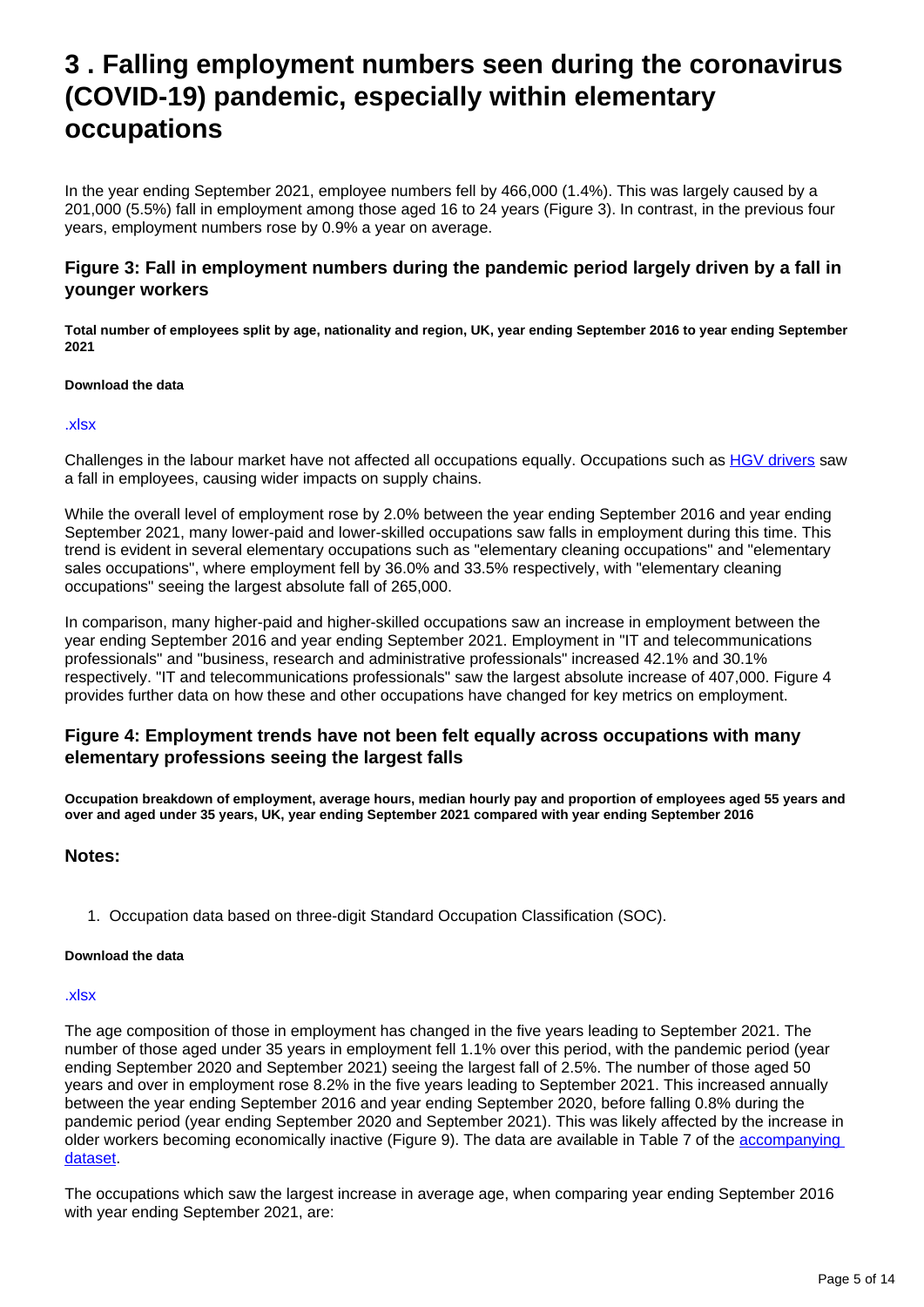- conservation and environmental asset professionals (increased 4.8 years to 45.8 years)
- financial institution managers and directors (increased by 4.5 years to 46.6 years)
- mobile machine drivers and operatives (increased by 4.2 years to 45.7 years)
- elementary process plant occupations (increased by 3.8 years to 42.7 years)
- sports and fitness occupations (increased by 3.5 years to 37.7 years)
- hairdressers and related services (increased by 3.4 years to 38.1 years)

The increases in mean age may have occurred for differing reasons. For example, "hairdressers and related services" saw a 25.1% fall in those aged 16 to 24 years over the pandemic period, comparing year ending September 2020 with year ending September 2021. The fall in younger workers is likely linked to the fall in hair and beauty apprenticeships during the pandemic, which [fell by 3,200 \(28%\) in the 2019 to 2020 academic year](https://researchbriefings.files.parliament.uk/documents/CDP-2021-0097/CDP-2021-0097.pdf). The pandemic has had a different impact on "elementary process plant occupations", which saw an 85.8% increase in those aged 50 to 64 years between the year ending September 2020 and year ending September 2021. This is higher than the 41.3% increase seen in the younger age group of those aged 16 to 49 years.

Nominal median hourly pay grew 16.0% between April 2016 and April 2021. This is despite 11.6% of workers [seeing reduced pay under the furlough scheme in 2020, and 5.8% in 2021](https://www.ons.gov.uk/employmentandlabourmarket/peopleinwork/earningsandworkinghours/bulletins/lowandhighpayuk/2021#distribution-of-pay). Many lower-skilled occupations saw relatively larger increases in nominal pay, potentially affected by increases in the national living wage and national [minimum wage,](https://www.gov.uk/national-minimum-wage-rates) which increased by 21.7% on average for all age categories from April 2016 to September 2016 and from April 2020 to March 2021.

The [overall change in pay growth could be affected by changes in composition of the labour force,](https://www.ons.gov.uk/employmentandlabourmarket/peopleinwork/employmentandemployeetypes/bulletins/averageweeklyearningsingreatbritain/november2021#measuring-the-data) where falls in the number and proportion of low-paid occupations would increase the average pay.

Coronavirus (COVID-19) has also affected working patterns. For example, average hours fell by 3.1 hours (9.0%) in the year ending September 2020, compared with the year ending September 2019. The reduction in hours is [largely driven by furloughed workers](https://www.ons.gov.uk/employmentandlabourmarket/peopleinwork/employmentandemployeetypes/bulletins/employmentintheuk/april2021) during the pandemic period, with [11.6 million jobs being supported by the](https://www.ons.gov.uk/employmentandlabourmarket/peopleinwork/employmentandemployeetypes/articles/anoverviewofworkerswhowerefurloughedintheuk/october2021)  [furlough scheme](https://www.ons.gov.uk/employmentandlabourmarket/peopleinwork/employmentandemployeetypes/articles/anoverviewofworkerswhowerefurloughedintheuk/october2021) at one point.

# <span id="page-5-0"></span>**4 . The movements in and out of the workforce**

We have looked at movements in and out of occupations to understand the recent changing trends seen in the workforce.

Looking at all people who reported being in a paid job or business a year ago, they fit into one of four categories:

- 1. Stayed in the same occupation as the previous year
- 2. Changed occupation since the previous year
- 3. Became unemployed
- 4. Became economically inactive

"Stayed in the same occupation" includes both those who remained in the same job, and those who moved jobs but stayed in the same major occupation group.

The proportion of workers flowing into these four categories remains broadly the same over the five years (Figure 5).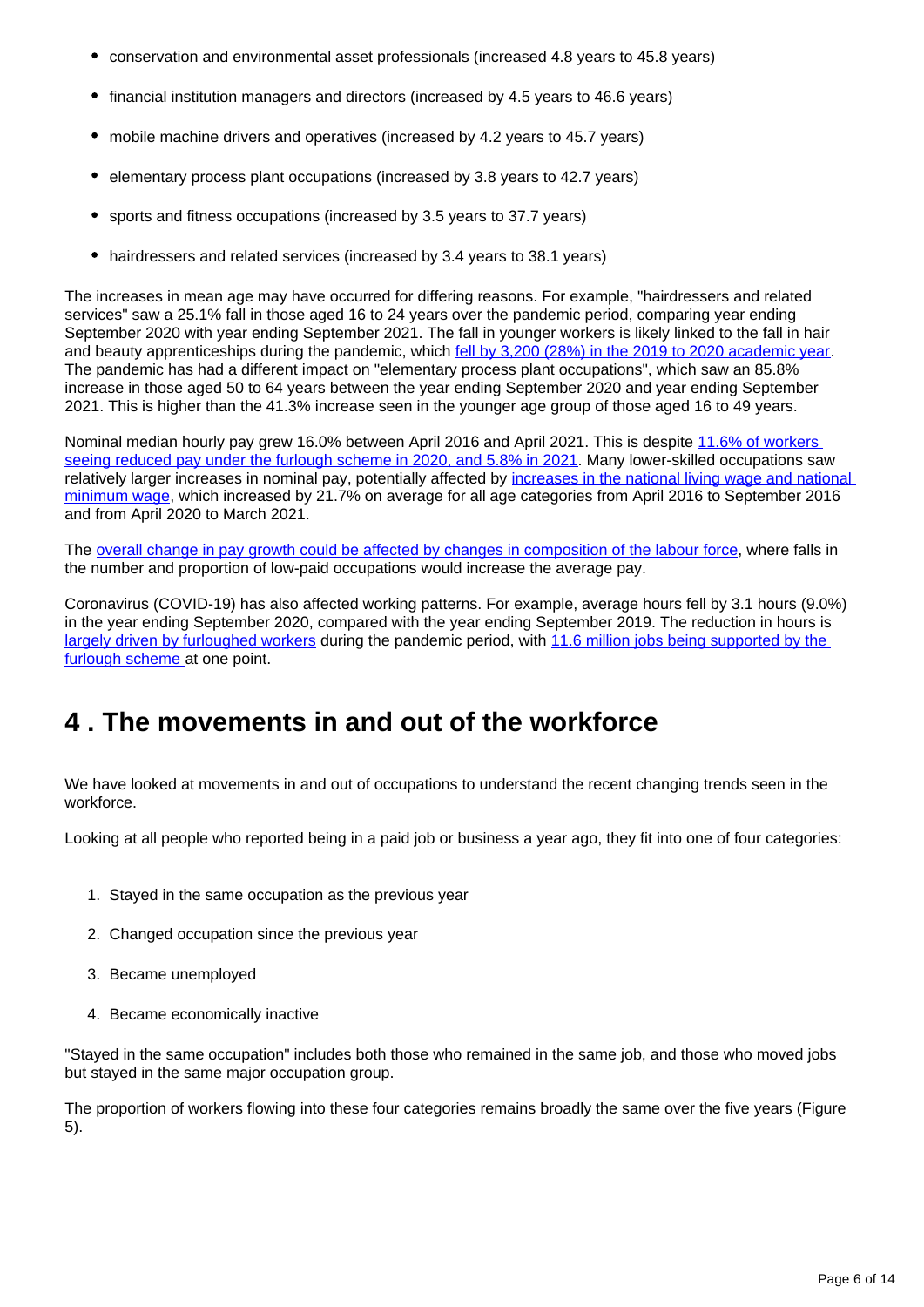### **Figure 5: The majority of workers with a job a year ago remained in the same major occupation level**

**Proportion of respondents in a paid job or business a year ago who are now in one of four categories; same occupation, changed occupation; unemployed or inactive. UK, April to June 2016 to April to June 2021**

### **Notes:**

- 1. A small proportion of respondents did not provide details of their occupation; totals may not add to 100 for this reason.
- 2. For more information see **[Section 8](https://www.ons.gov.uk/employmentandlabourmarket/peopleinwork/employmentandemployeetypes/articles/changingtrendsandrecentshortagesinthelabourmarketuk/2016to2021#related-links)**.

### **Download the data**

#### [.xlsx](https://www.ons.gov.uk/visualisations/dvc1670/stacked-bar-horizontal/datadownload.xlsx)

Each age group behaves differently when looking at movements within and from the workforce (Figure 6).

### **Figure 6: Those aged under 35 years were most likely to change occupation or become unemployed**

**Proportions in the same occupation, changed occupation, unemployed and economically inactive, people in employment 12 months previously, UK, April to June 2016 to 2021**

### **Notes:**

1. For more information see **[Section 8](https://www.ons.gov.uk/employmentandlabourmarket/peopleinwork/employmentandemployeetypes/articles/changingtrendsandrecentshortagesinthelabourmarketuk/2016to2021#related-links)**.

### **Download the data**

#### [.xlsx](https://www.ons.gov.uk/visualisations/dvc1670/age_small-multiple/datadownload.xlsx)

In Quarter 2 (Apr to June) 2020, during the first coronavirus (COVID-19) lockdown, the proportion remaining in the same occupation declined for all age groups.

There was a large increase in the proportion of those aged under 35 years becoming unemployed, and an increase in all age groups becoming inactive, with the largest increase for those aged 55 years and over.

In Quarter 2 2021, these changes reversed, with fewer of those aged under 35 years becoming unemployed. However, the proportion of those aged 35 to 54 years and those aged 55 years and over becoming unemployed increased compared with Quarter 2 2020. Meanwhile, the proportion becoming inactive reduced for all age groups closer to pre-coronavirus pandemic levels. However, those aged 55 and over still remained higher than the levels seen in 2019.

### **A high proportion of workers entered the workforce in 2021 as they returned to work following lockdown restrictions in 2020**

Quarter 2 (Apr to June) 2020 saw unusually low numbers of workers entering the workforce and high numbers leaving, creating conditions for potential labour shortages. Conversely, Quarter 2 2021 saw the highest influx of workers since at least 2016, while those exiting returned to levels similar to the same quarter in 2018 and 2019. This indicates that more people were returning to the workforce as the economy re-opened following coronavirus (COVID-19) lockdowns.

Figure 7 shows the number of people who a year ago were either; not in a paid job or business and have now entered the workforce, or in a paid job or business and have now left the workforce.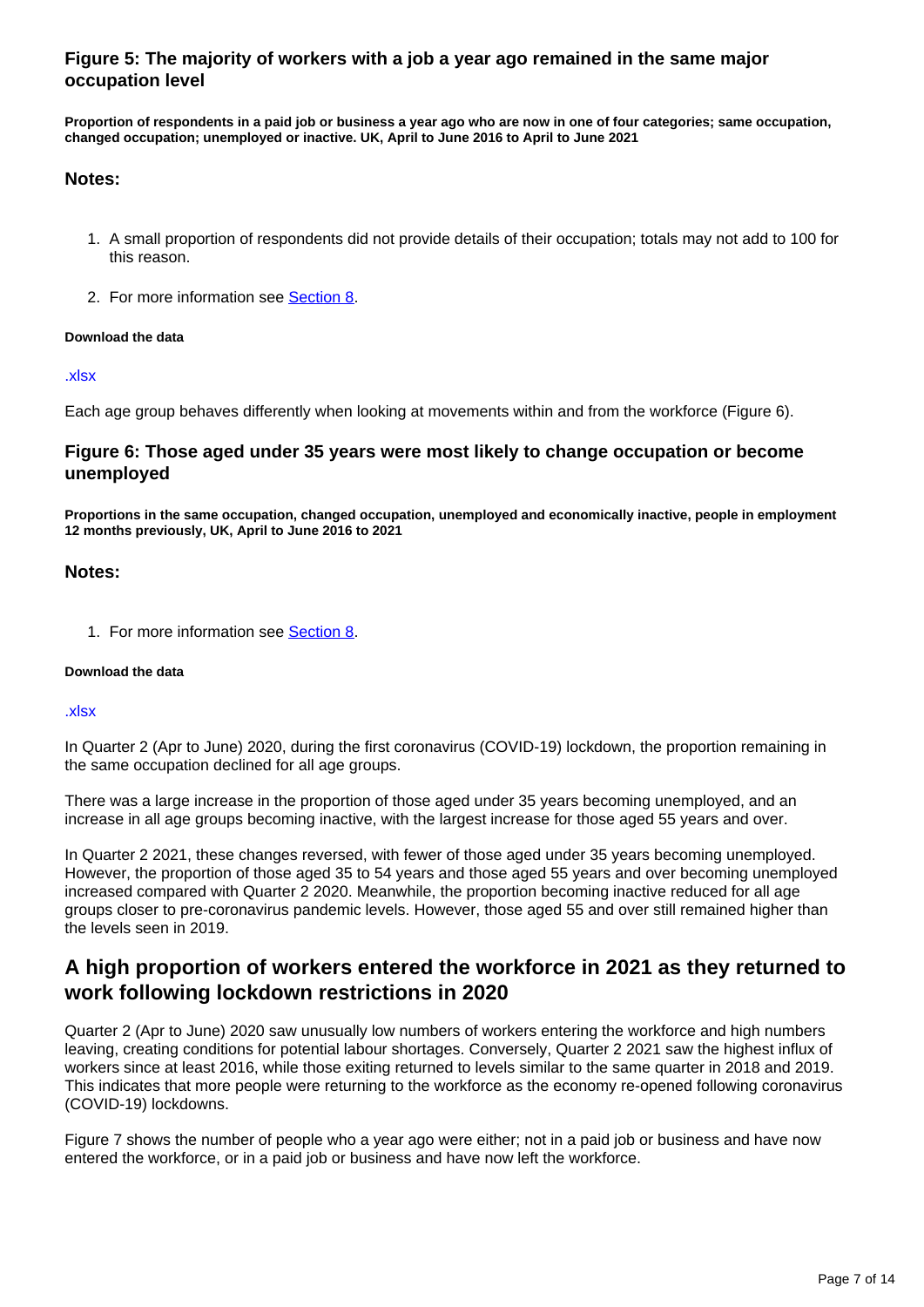### **Figure 7: More adults entered the workforce in Quarter 2 (Apr to June) 2021 than in any of the previous five years, an increase from unusually low numbers in Quarter 2 2020**

**Worker movements, in and out of the workforce by occupation (SOC2010), April to June 2016, to April to June 2021**

### **Notes:**

- 1. Index: 100 = Quarter 2 (Apr to June) 2016.
- 2. Because the estimates are indexed to Quarter 2 (Apr to June) 2016, the values for later years are influenced by both the proportion of workers in each occupation moving in and out of the workforce, and the changing size of each occupation.
- 3. Indices should not be used to compare the size of each occupation.
- 4. For more information see **[Section 8](https://www.ons.gov.uk/employmentandlabourmarket/peopleinwork/employmentandemployeetypes/articles/changingtrendsandrecentshortagesinthelabourmarketuk/2016to2021#related-links)**.

### **Download the data**

#### [.xlsx](https://www.ons.gov.uk/visualisations/dvc1670/inflows_outflows/datadownload.xlsx)

The number of people moving into employment, that were not in a paid job or business a year ago, declined in Quarter 2 2020 to its lowest point in the same quarters from 2016 to 2021. There were notably large decreases in the number of people entering administrative and secretarial occupations, caring, leisure and other service occupations, and process plant and machine operatives.

In Quarter 2 2021, those entering the workforce increased to a higher level than any of the previous five years as the UK economy began to recover from the impact of the coronavirus pandemic. The increase in workers may indicate increased demand caused by the need to refill posts that were vacated and not filled in 2020. The largest increases can be seen in skilled trades occupations, and process plant and machine operatives.

Conversely, there was little change in the number of people entering sales and customer service occupations in the same period.

Those leaving the workforce reached their highest point during Quarter 2 2020 and decreased to pre-coronavirus pandemic levels in Quarter 2 2021, with most occupations reporting similar levels to 2019. However, sales and customer service occupations have the opposite pattern, with a decrease in people leaving the workforce in 2020, followed by an increase in 2021.

The occupation with the largest increase in the proportion of people moving to unemployed or inactive in the 12 months prior to Quarter 2 2020 was professional occupations, followed by process, plant and machine operatives, and associate professional and technical occupations.

Among all those who left their paid job or business in the 12 months up to Quarter 2 2021, 14.7% became unemployed and 30.9% became inactive (Figure 8).

### **Figure 8: A little under half (45.6%) of people who left their major occupation group in the 12 months to April to June 2021 became either unemployed or inactive**

**Worker movements from major group occupation to either a different major group occupation, unemployed or inactive UK, April to June 2021**

### **Notes:**

- 1. A small proportion of respondents did not provide details of their occupation and have been excluded from this analysis.; totals may not add to 100 for this reason.
- 2. Unweighted counts of less than three have been suppressed.
- 3. For more information see **[Section 8](https://www.ons.gov.uk/employmentandlabourmarket/peopleinwork/employmentandemployeetypes/articles/changingtrendsandrecentshortagesinthelabourmarketuk/2016to2021#related-links)**.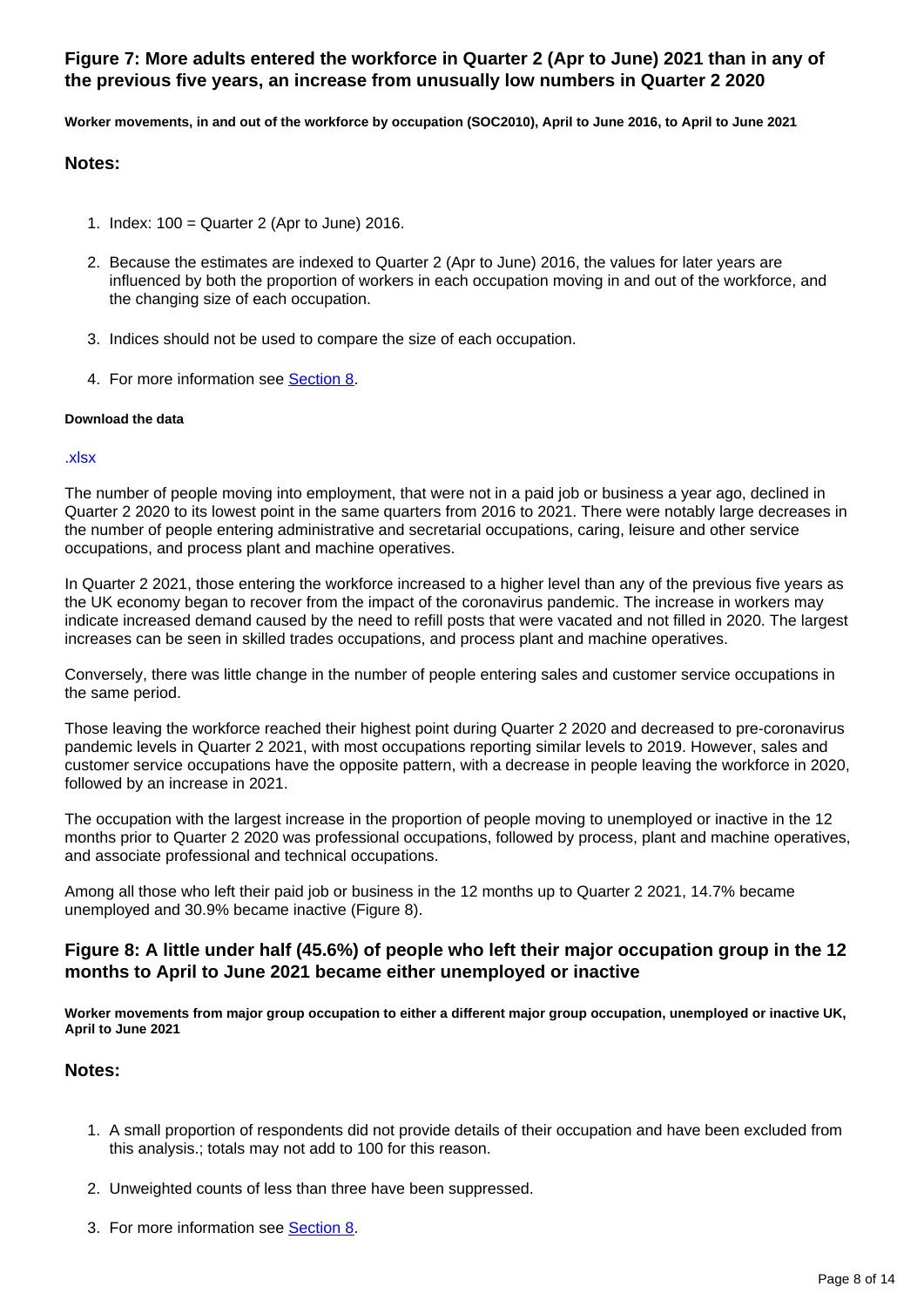#### [.xlsx](https://www.ons.gov.uk/visualisations/dvc1670/sankey/datadownload.xlsx)

The Sankey diagram (Figure 8) shows individuals who reported being in a paid job or business in Quarter 2 2020, who had moved out of their occupation 12 months later. Some changed their major occupation group, while others became unemployed or inactive. It does not include those who stayed in the same occupation.

Associate professional and technical occupations saw the largest change between Quarter 2 2020 and Quarter 2 2021 (15.8%), with 4.1% moving to professional occupations. However, associate professional occupations also saw the largest influx of workers, with 11.5% joining from other occupations.

Of those moving out of their occupation, 14.7% moved to unemployed and 30.9% became inactive. Elementary occupations saw the most workers become unemployed (3.2%), while professional occupations saw the largest move to inactive (5.5%). This may be because of a large increase in retirement within this occupation (Figure 9).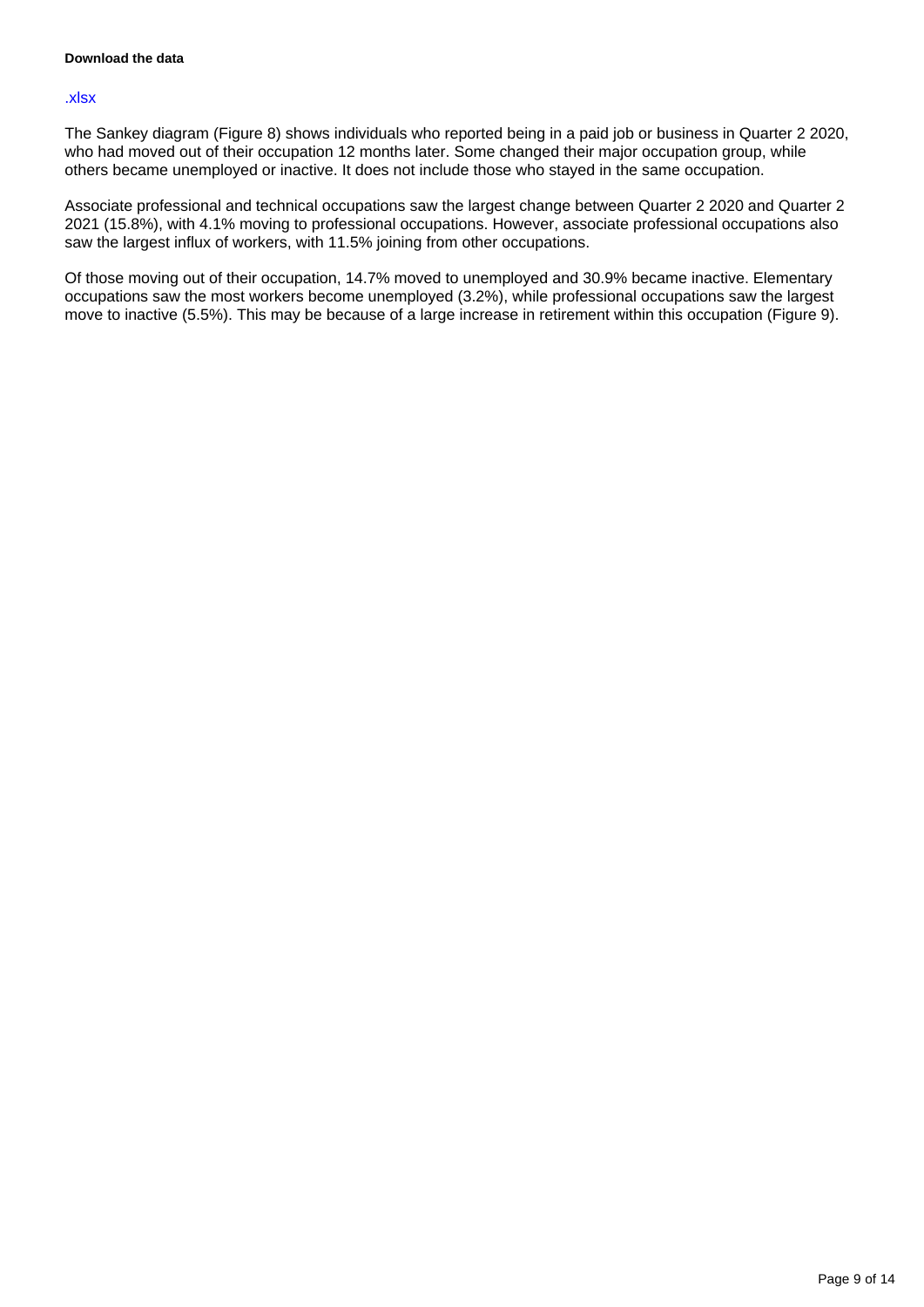### **Early retirement and redundancy increased in the 12 months to April to June 2021**

All three age groups saw an increase in the proportion leaving the workforce in Quarter 2 (Apr to June) 2020, compared with the same period in 2019. All three also saw a decrease in 2021, with the largest decline for those aged under 35 years (Figure 9).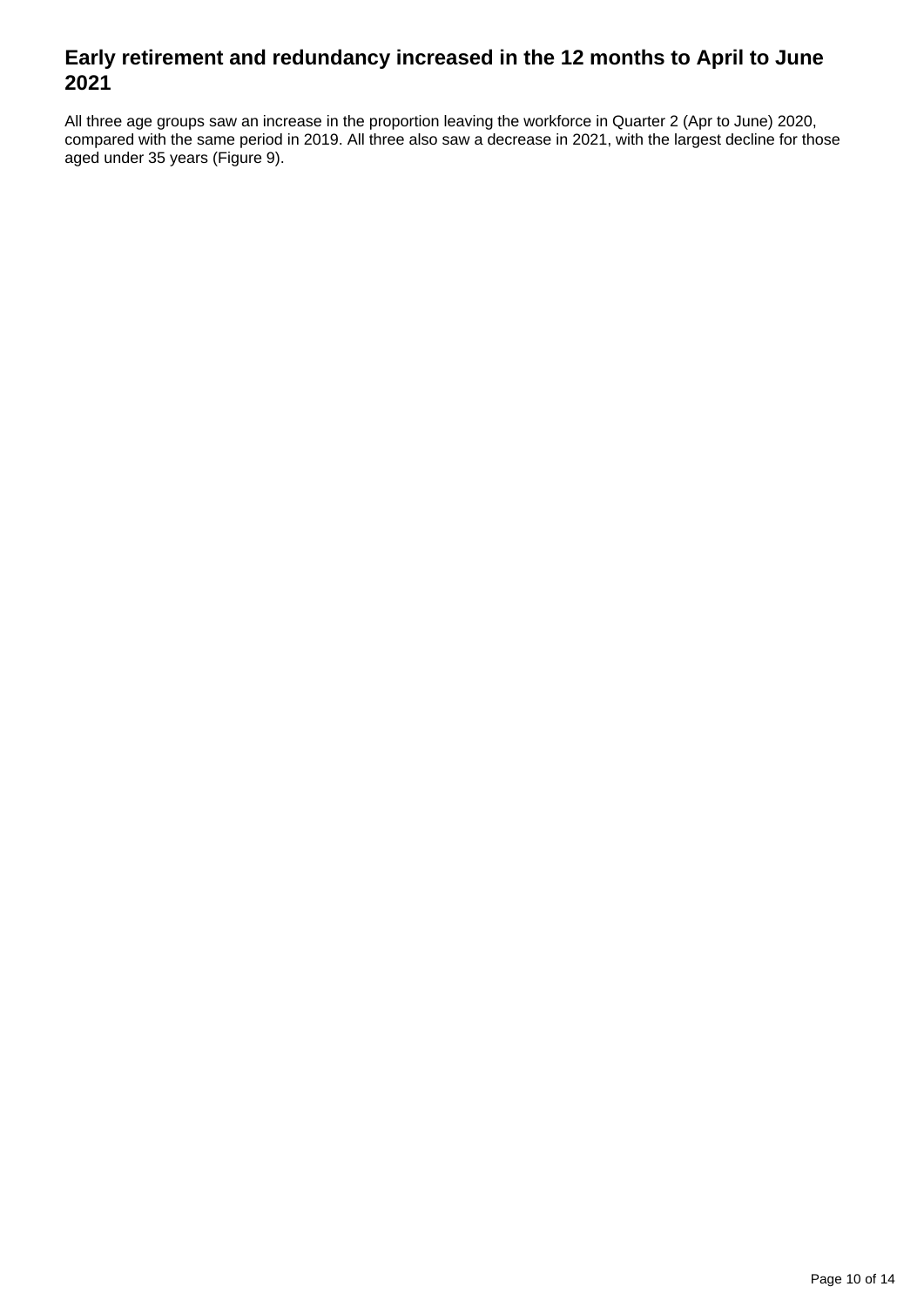### **Figure 9: The proportion leaving the workforce was lower in April to June 2021 than in 2020 for all three age groups**

**People in employment 12 months previously who are now unemployed or inactive, UK, April to June 2021**

Figure 9: The proportion leaving the workforce was lower in April to June 2021 than in 2020 for all three age groups

People in employment 12 months previously who are now unemployed or inactive, UK, April to June 2021



### **Source: Office for National Statistics – Labour Force Survey (LFS)**

**Notes:**

- 1. A small proportion of respondents that did not provide details of their occupation and have been excluded from this analysis.
- 2. Unweighted counts of less than three have been suppressed.
- 3. For more information see **[Section 8](https://www.ons.gov.uk/employmentandlabourmarket/peopleinwork/employmentandemployeetypes/articles/changingtrendsandrecentshortagesinthelabourmarketuk/2016to2021#related-links)**.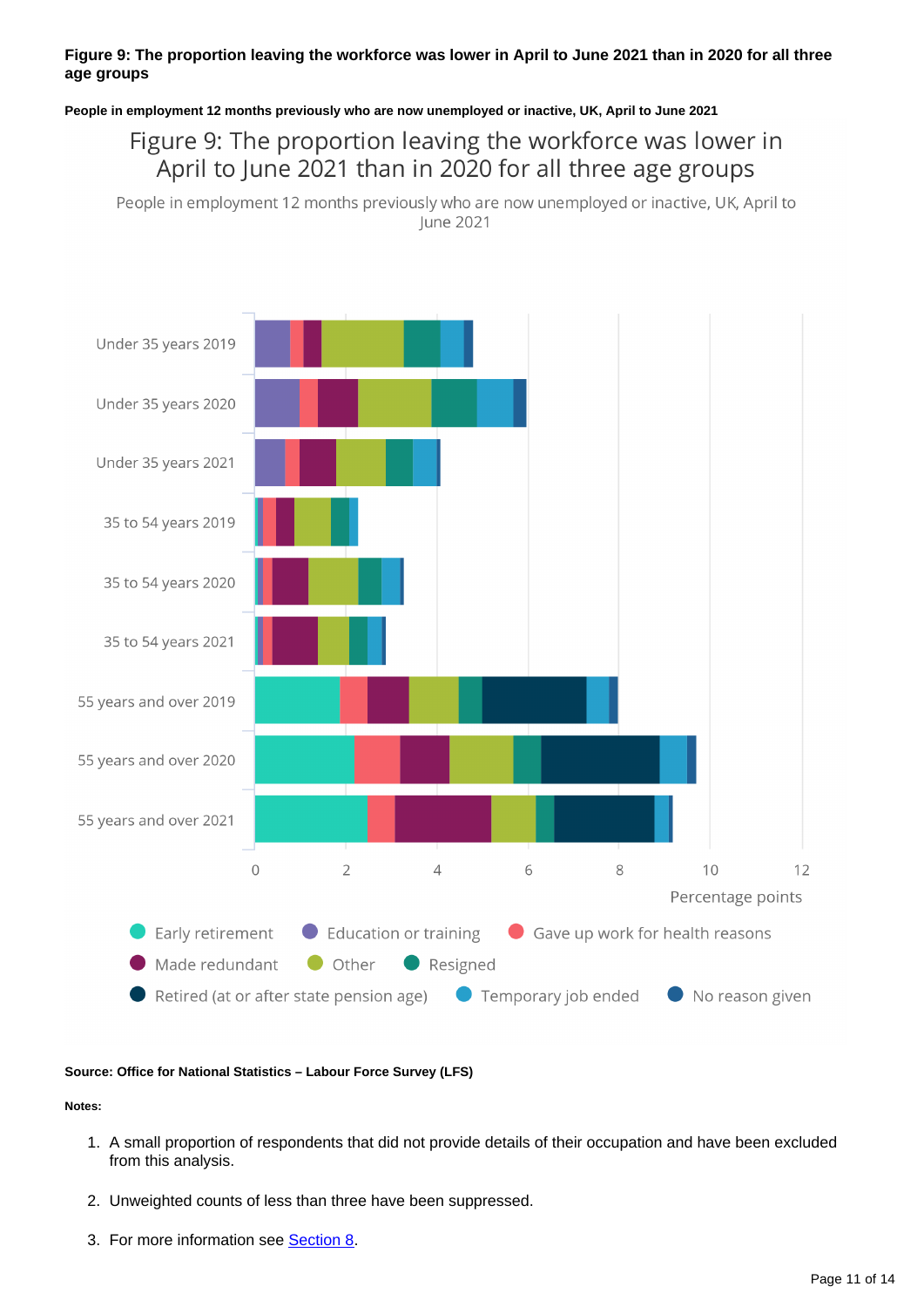In Quarter 2 2021, nearly every reason for becoming inactive or unemployed saw its number decline. There were particularly large declines in people leaving the workforce because of resignations and temporary jobs coming to an end. The exceptions were redundancy and early retirement.

Among the age bands, those aged under 35 years were most likely to resign, and the least likely to be made redundant. However, in Quarter 2 2021 the proportion resigning decreased, and the proportion being made redundant remained steady, while it increased for the older age groups. This partly explains why those aged under 35 years saw fewer people leaving the workforce.

Persons in employment aged 55 years and over were generally most likely to leave the labour market, mainly because of retirement. In Quarter 2 2020, the proportion of those aged 55 years and over leaving the workforce increased by nearly two percentage points, partly caused by increasing retirement and early retirement.

In Quarter 2 2021, for persons aged 55 years and over, the number of retirements fell, but early retirements remained stable. However, redundancies (including voluntary redundancies) more than doubled, compared with the previous year.

# <span id="page-11-0"></span>**5 . Data**

[Changing trends and recent shortages in the labour market, UK](https://www.ons.gov.uk/employmentandlabourmarket/peopleinwork/employmentandemployeetypes/datasets/changingtrendsandrecentshortagesinthelabourmarketuk)

Dataset | Released 20 December 2021

A summary of metrics to understand changes within occupations between 2016 and 2021, with a look at movements in and out of the workforce in addition to workforce demographics.

# <span id="page-11-1"></span>**6 . Glossary**

### **EU nationality and EU-born groups**

Nationals or those born of countries that were EU members prior to 2004, for example, France, Germany, and Spain are termed the EU14. Central and Eastern European countries that joined the EU in 2004, for example, Poland, are termed the EU8. EU2 comprises Bulgaria and Romania, which became EU members in 2007.

### **Pandemic period**

In this article, we use the phrase "during the pandemic", or refer to the "pandemic period". When using Labour Force Survey (LFS) data, the "pandemic period" refers to the period March 2020 to June 2021.

# <span id="page-11-2"></span>**7 . Data sources and quality**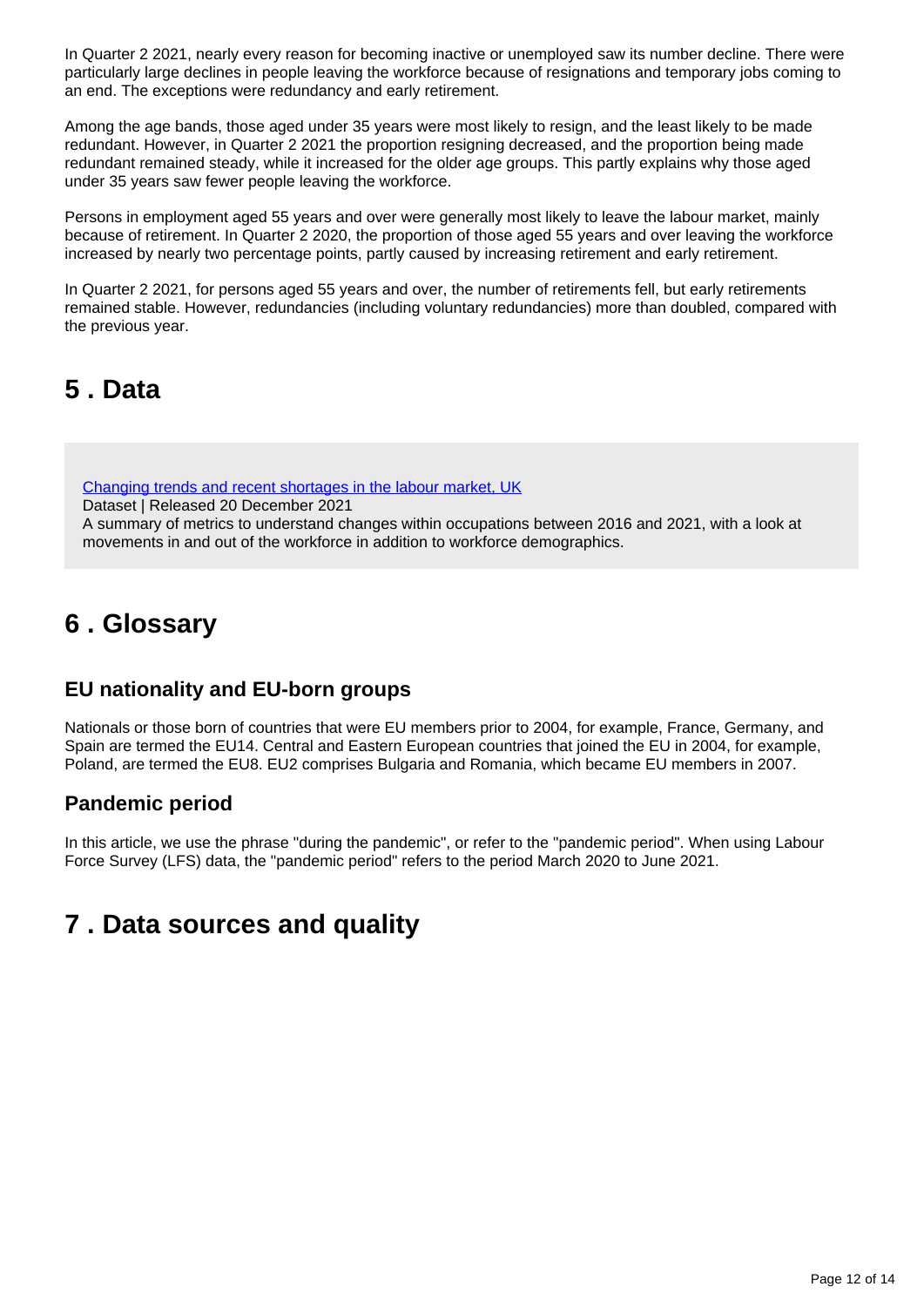### **Data sources**

[Section 4](https://www.ons.gov.uk/employmentandlabourmarket/peopleinwork/employmentandemployeetypes/articles/changingtrendsandrecentshortagesinthelabourmarketuk/2016to2021#the-movements-in-and-out-of-the-workforce) on movements in the labour market in this article uses data collected through the Office for National Statistics' (ONS) Labour Force Survey (LFS), using the Quarter 2 (Apr to June) 2021 data.

The LFS is a large representative survey of households in the UK. The analysis presented in this article focuses on those currently an employee or those who have had a job at some point since March 2020. The [LFS](https://www.ons.gov.uk/employmentandlabourmarket/peopleinwork/employmentandemployeetypes/methodologies/labourforcesurveyperformanceandqualitymonitoringreports/labourforcesurveyperformanceandqualitymonitoringreportapriltojune2021)  [performance and quality monitoring reports](https://www.ons.gov.uk/employmentandlabourmarket/peopleinwork/employmentandemployeetypes/methodologies/labourforcesurveyperformanceandqualitymonitoringreports/labourforcesurveyperformanceandqualitymonitoringreportapriltojune2021) provide data on response rates and other quality measures.

Data on characteristics are taken from the [Annual Population Survey \(APS\),](https://www.ons.gov.uk/employmentandlabourmarket/peopleinwork/employmentandemployeetypes/methodologies/annualpopulationsurveyapsqmi) which uses data combined from two waves of the main Labour Force Survey, with data collected on a local sample boost.

Data on earnings growth are taken from the [Annual Survey of Hours and Earnings \(ASHE\)](https://www.ons.gov.uk/employmentandlabourmarket/peopleinwork/earningsandworkinghours/methodologies/annualsurveyofhoursandearningslowpayandannualsurveyofhoursandearningspensionresultsqmi) conducted by the ONS. ASHE is the most comprehensive source of earnings information in the UK and is based on a 1% sample of employee jobs taken from HM Revenue and Customs (HMRC) Pay As You Earn (PAYE) records.

Information on the quality and methodology for the Business Insights and Conditions Survey (BICS), including information on strengths, limitations, appropriate uses, and how the data were created is available in [the BICS](https://www.ons.gov.uk/releases/businessinsightsandconditionssurveybicsqmi)  [QMI, published on 20 May 2021.](https://www.ons.gov.uk/releases/businessinsightsandconditionssurveybicsqmi)

### **Quality**

Estimates for occupations using both the Labour Force Survey (LFS) Annual Population Survey (APS) are based on the Standard Occupational Classification (SOC) 2010. SOC 2020 was introduced in January 2021, so the data up to December 2020 are collected on a SOC 2010 basis, while the data from January 2021 to June 2021 are collected on a SOC 2020 basis and mapped to SOC 2010. This may result in some inconsistencies with previous estimates.

LFS and APS responses are weighted to official population projections. As the current projections are 2018 based they are based on demographic trends that pre-date the coronavirus (COVID-19) pandemic. We are analysing the population totals used in the weighting process and will make adjustments where appropriate. Rates published from the LFS remain robust; however, levels and changes in levels should be used with caution. This will particularly affect estimates for country of birth and nationality.

### **Workforce movements**

"People entering the workforce" refers to individuals who reported not being in a paid job or business in the previous 12 months to become employed as either an employee or self-employed.

"People leaving the workforce" refers to individuals who moved from a paid job or business in the previous 12 months to become either economically inactive or unemployed.

The section on movements in and out of the workforce uses the OYCIRC variable from the LFS, which is asked in the Quarter 2 (Apr to June) period.

This asks the respondent to tell us their situation 12 months ago:

I should (also) like to ask you now about your situation 12 months ago, that is in [date], were you...